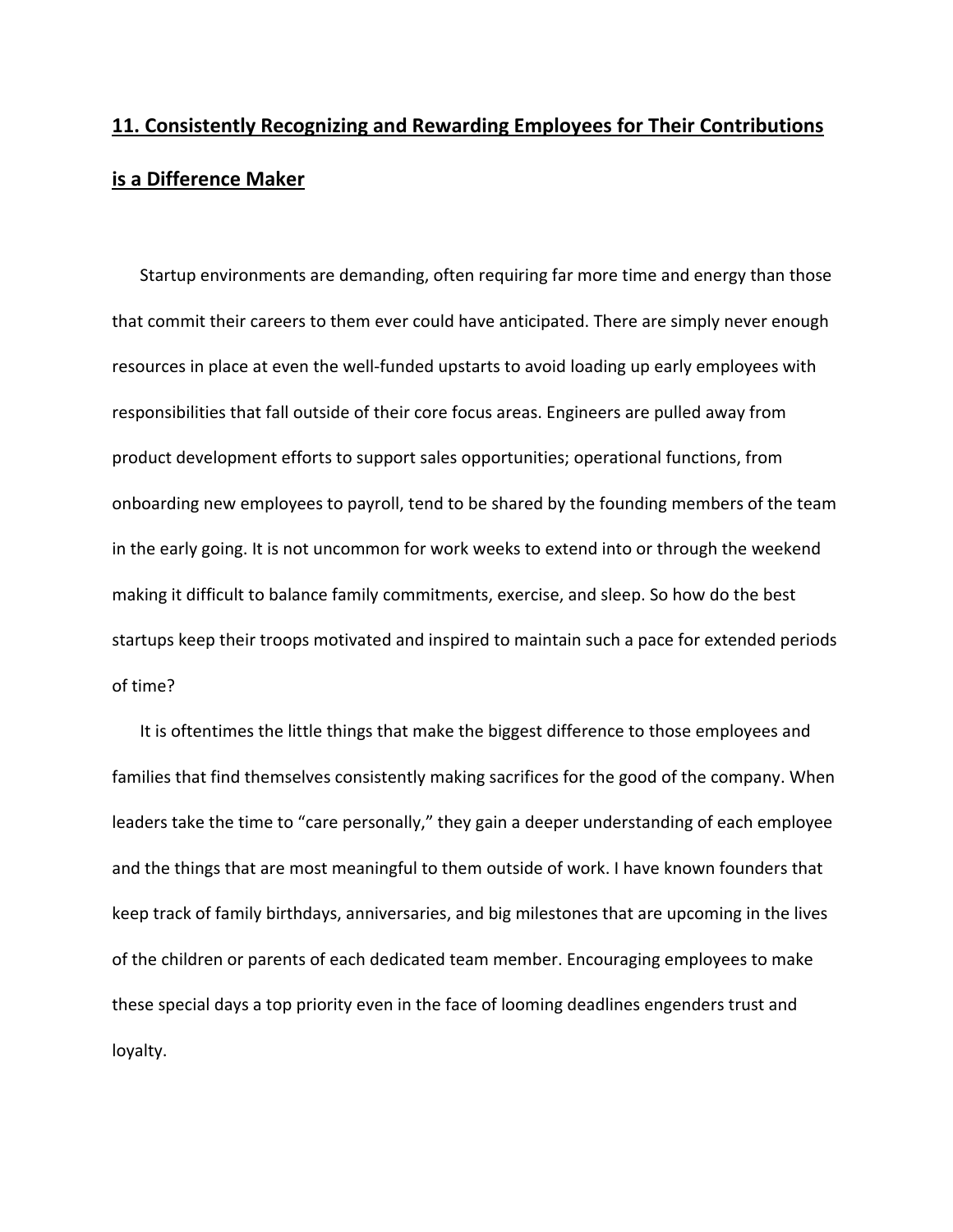It seems that around every corner in startup‐land another big deadline awaits. Team members put in extra time to ensure that the quality of a new version of code meets the company's standards. A group of engineers works tirelessly to deliver a specific feature that an important customer prospect requires. These things happen every single day at startups, but the ones that rise to the top find ways to recognize and reward the contributions of those who go above and beyond. Financial rewards, sponsoring a weekend away, or simply awarding an extra paid day of vacation to recognize a team member or group for a job well done can boost morale in unthinkable ways.

There are countless ways to recognize and reward employees for their efforts which can have lasting effect, especially in a company's early days. In June of 2017, I came across an article published in *USA Today* titled, "Small Business: Simple, Cheap Ways to Reward Employees," written by Rhonda Abrams. The eight suggestions noted included: birthdays off, well days, employee of the week, extra time off, free food, small gifts, flexibility, and saying thank you. These are all very simple gestures that are inexpensive ways for companies to inspire their employees.

In 2016, the US Travel Association commissioned a study which found that more than half of working Americans did not use all of their available time off the previous year. The intensity of startup cultures which are most often resource‐constrained tends to discourage team members from taking much‐needed time away from the business. In reality, even short stints outside of the frenzied pace can re‐energize fatigued employees. Netflix, famously, has offered unlimited vacation days to all of its employees since 2004, empowering each individual to manage their own workloads and meet deadlines. Other companies have paid bonuses out to